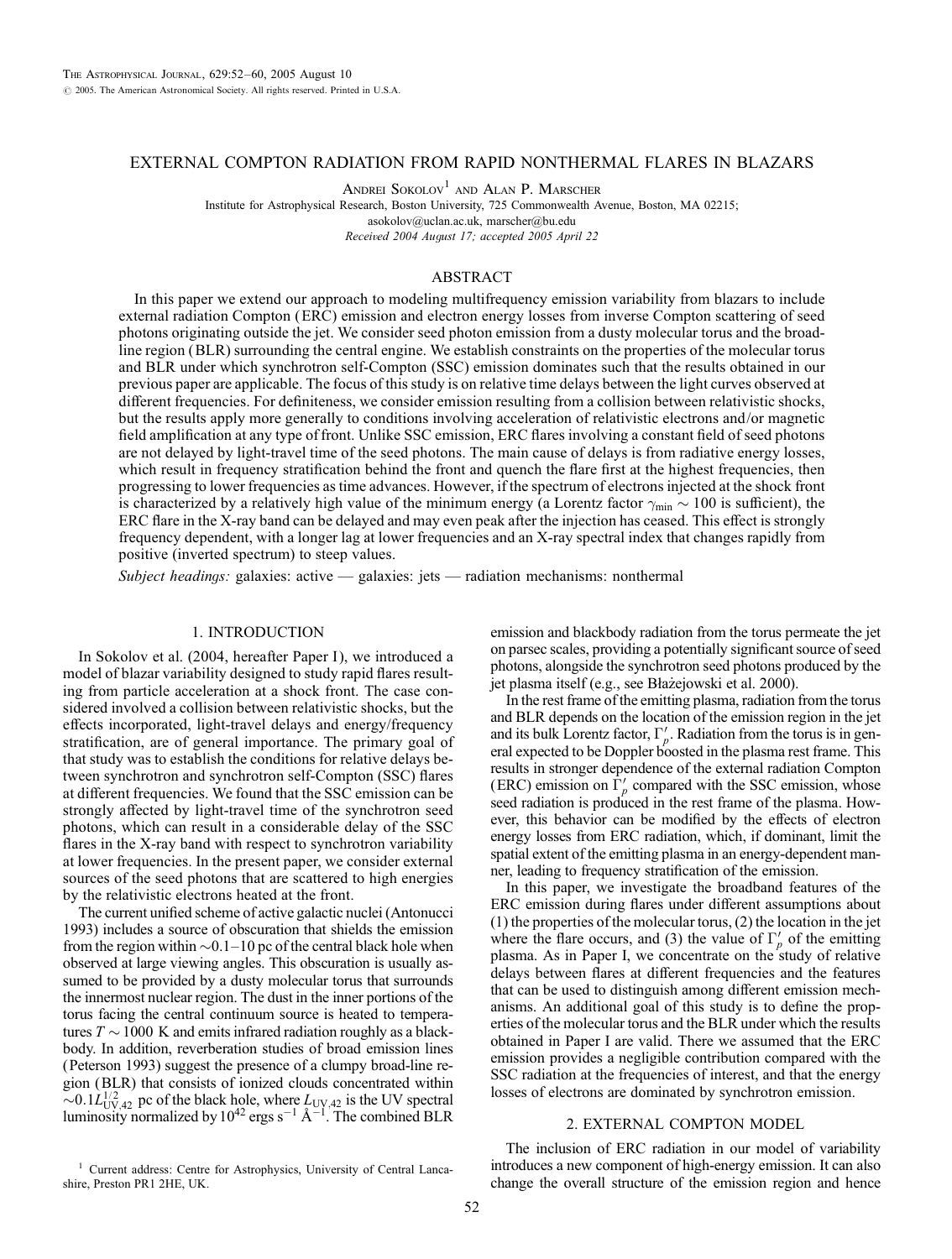affect synchrotron and SSC radiation if the energy losses of electrons are dominated by the scattering of external photons. In this case the decay time of electrons will be reduced compared with the case of pure synchrotron losses, which leads to changes in flux levels and values of critical frequencies, such as the break frequency. The details depend on the structure and properties of the sources of external emission, which we describe in this section.

As in Paper I, here we concentrate on the study of rapid variability on timescales of  $\sim$ 1 day. We adopt the assumptions about geometry and excitation structure of the emitting volume made in Paper I. We ignore the expansion of the emission region, which is assumed to be a cylinder oriented along the jet. We assume that the size of the emitting volume is small compared to the sizes of and distances to the external sources of emission. Then we can assume that the external radiation is homogeneous throughout the emitting plasma, albeit highly anisotropic. The structure and location of the molecular torus and the BLR, as well as the location of the emitting plasma in the jet, determine the angular dependence of external emission. This anisotropy is further amplified by relativistic aberration and Doppler boosting or deboosting in the rest frame of the plasma. For simplicity we assume that external radiation is static during the flare.

The properties of the putative dusty torus in the nucleus of an active galaxy are poorly known. In particular, despite what its name implies, the geometric shape and size of this structure in a quasar or BL Lac object are poorly constrained. According to one model (Elvis 2000), the obscuration is provided by a conical outflow of the material from the accretion disk. Recent interferometric observations of the nucleus of NGC 1068 (Jaffe et al. 2004) reveal the presence of warm dust at temperature  $T \sim 300 \text{ K}$  in a structure  $\sim$ 2.1 pc in size, surrounding a smaller, warmer (T > 800 K) structure of size  $\sim$ 0.7 pc. The mass of the black hole in NGC 1068 is  $1.4 \times 10^7$   $M_{\odot}$  according to VLBI measurements of water maser emission (Greenhill & Gwinn 1997). For quasars and BL Lac objects harboring more massive black holes, one should expect the size of the torus to scale accordingly.

Figure 1 illustrates the geometry and size of the molecular torus in relation to the position of the emitting blob of plasma in the jet for a representative set of assumptions about the external sources of seed emission and the location of the radiating plasma. The torus is characterized by semi-opening angle  $\theta_{op}$ and radius  $r_{\text{tor}}$ . We assume that the emission from the torus is dominated by dust that radiates as a blackbody at temperature T, so that the intensity of emission from the torus is

$$
I'_{\nu'}(\theta') = \mathcal{B}_{\nu'}(T) \quad \text{for} \quad \theta'_{\min} < \theta' < \theta'_{\max},\tag{1}
$$

where  $\mathcal{B}_{\nu}(T)$  is the Planck function. Here and below, the primed quantities associated with the emitting plasma are given in the rest frame of the host galaxy, whereas unprimed quantities are reserved for use in the plasma rest frame (this convention follows the one adopted in Paper I). We only take into account the emission from the portion of the torus that faces the central continuum source. However, the details of this approach are not crucial to the final results. The only essential parameters are the angle  $\theta'_{\min}$ , which determines the maximum Doppler boosting, and the dust temperature T.

The BLR can be represented by a uniform spherical source of emission at a fiducial frequency  $\nu'_{BLR}$ . The integrated intensity of the incident emission from the BLR is given by

$$
I'(\theta') = \frac{L_{\rm BLR}/(4\pi)}{(4/3)\pi r_{\rm BLR}^3} \Delta r(\theta'), \quad \text{for} \quad \theta'_{\rm BLR} < \theta' < 180^\circ, \tag{2}
$$



Fig. 1.—Schematic diagram of the central region of an active galaxy showing the location of the relativistic plasma in the jet at position  $z_p$  in relation to the molecular torus with semi-opening angle  $\theta_{op}$  and radius  $r_{tor}$ . In this sketch,  $\theta_{\rm op} = 45^\circ$  and  $r_{\rm tor} = z_p$ . The incident emission from the torus is assumed to be constrained between the minimum and maximum angles,  $\theta'_{\text{min}}$  and  $\theta'_{\text{max}}$ . Only a fraction of the torus that faces the center is assumed to be hot enough to contribute substantially to the seed photon field at  $z_p$ .

where  $r_{BLR}$  is the radius of the BLR,  $\Delta r(\theta')$  is the geometric thickness of the BLR in a given direction,  $\theta'_{BLR} = \pi$  arcsin ( $r_{BLR}/z_p$ ), and  $L_{BLR}$  is the BLR luminosity, which can be estimated from observations if the distance to the blazar is known. Again, as in the case of the molecular torus, the angle  $\theta'_{\rm BLR}$  and the BLR luminosity  $L_{BLR}$  are the only essential parameters.

The UV spectral luminosity of 3C 273 can be estimated as  $L_{UV,42} \approx 2$  (von Montigny et al. 1997), which gives the size of the BLR region as  $\sim 0.14$  pc. Although the size of the torus in 3C 273 is unknown, it is reasonable to expect that it is at least 10 pc. For the calculations reported in this paper, we assume that the location of the emitting plasma  $z_p \approx r_{\text{tor}}$ . Under this condition the contribution of the BLR region to the seed photon field is negligible, since BLR emission is significantly deboosted by relativistic Doppler effects. We therefore neglected the contribution from the BLR in the reported results. However, the role of the BLR would increase sharply if the event that causes the flare were to occur closer to the central engine and hence closer to, or even within, the BLR.

The plasma that produces variable emission during a flare moves down the jet at a relativistic speed  $v'_p = c\beta'_p$ , with corresponding Lorentz factor  $\Gamma'_p$ . The Doppler effect and relativistic aberration cause the intensity of external radiation to be highly anisotropic in the plasma rest frame. The direction of incoming radiation is modified by relativistic aberration according to

$$
\mu = (\mu' - \beta_p')/(1 - \beta_p'\mu'),\tag{3}
$$

where  $\mu' = -\cos \theta'$  and  $\theta'$  is the angle of propagation of the incident photons relative to the line of sight;  $\mu$  is the corresponding quantity in the plasma rest frame. The spectral intensity of incident emission from the molecular torus is transformed according to  $I_{\nu}(\mu) = \delta^3 I'_{\nu'}(\mu')$ , where the Doppler factor  $\delta =$  $\Gamma_p'(1 - \tilde{\beta}_p' \mu')$  and  $\nu = \delta \nu'$ , while the expression for transforming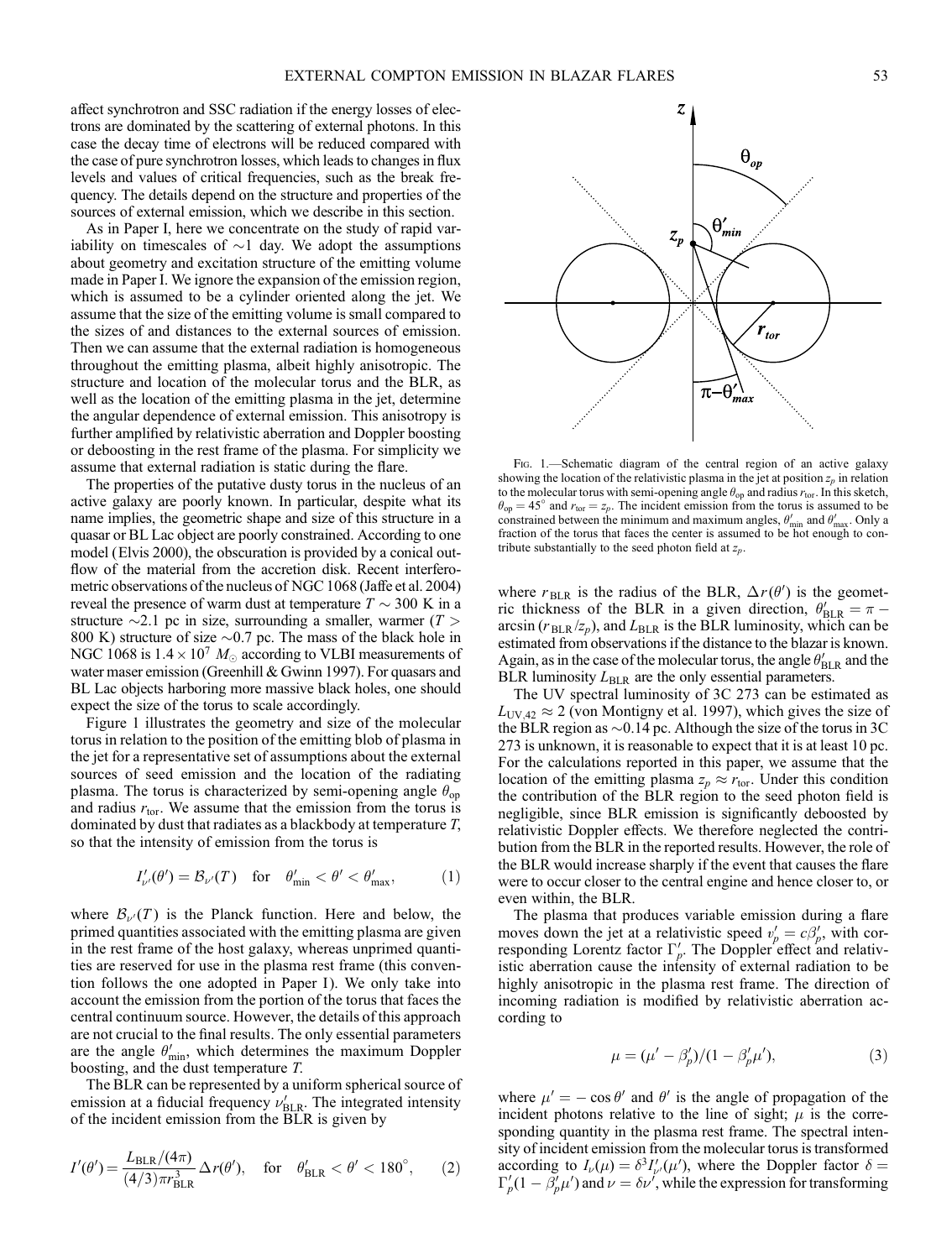

Fig. 2.—Ratio of the energy density of the external radiation field to that of the magnetic field for three models of the molecular torus as a function of position of emitting plasma along the jet,  $z_p$ , in the frame of the jet plasma for bulk Lorentz factor,  $\Gamma_p' = 10$ . The semi-opening angle of the tori is 45° for all three models. The plot compares contributions from  $(1)$  moderately hot dust,  $T = 800$  K, within a torus of smaller size,  $r = 7.0$  pc (long-dashed curve); (2) same, but with larger size,  $r = 20$  pc (dotted curve); and (3) a hotter torus with  $T = 1200$  K and  $r = 10$  pc (dot-dashed curve). The adopted rest-frame value of the magnetic field strength is  $B = B_0 z_0 / z_p$ , with  $B_0 = 0.4$  G and  $z_0 = 10$  pc.<br>Fig. 3.—Evolution of the broadband ERC spectrum for viewing angle

incident integral intensity is  $I(\mu) = \delta^4 I'(\mu')$ . Thus, for the parameters used in Figure 1, the maximum Doppler factor for the emission from the torus  $\delta_{\text{max}} \approx \Gamma_p'$ .

Once the intensity as a function of direction is known, one can determine the value of the external radiation energy density in the rest frame of the emitting plasma by integrating over all allowed incident directions and over the blackbody spectrum. The external radiation energy density from three different models of the molecular torus is presented in Figure 2 as a function of position of the emitting plasma in the jet. The position of the emitting plasma is a free parameter of the model. It does not change during the calculations, but adopting a different value may affect the results of the simulations considerably. The energy density of the magnetic field in the plasma rest frame  $u_B =$  $B^2/(8\pi)$ , where the magnetic field strength as a function of position  $z_p$  along the jet is given by  $B(z_p) = B_0 z_0 / z_p$ . It can be seen that the energy density of emission from the torus exceeds that of the magnetic field for  $z_p \lesssim 40\,$  pc when the magnetic field  $B_0$  is within half an order of magnitude of our adopted value of 0.4 G.

The expression for the energy density of blackbody radiation in the rest frame of the plasma can be integrated to produce the approximate expression,

$$
u_{\rm rad} \approx \frac{2\pi}{c} \sigma T^4 \frac{\delta_{\rm max}^3}{3\Gamma_p'},\tag{4}
$$

where  $\sigma$  is the Stefan-Boltzmann constant. When the location of emitting plasma  $z_p \approx r_{\text{tor}}$ , one has  $\theta'_{\text{min}} \approx 90^{\circ}$  and the corresponding  $\mu' \approx 0$ . Under these conditions the ratio of the ex-



 $\theta_{\rm obs} = 0^{\circ}$ . The calculation for this and subsequent figures is carried out for an observer at rest relative to the emitting plasma. Only the contribution from the forward-shock region is considered. The individual spectra shown are for the times  $t/t_{ac}$ : 0.02, 0.2 (dot-dashed lines); 0.5 (long-dashed line); 1.0 (solid line); and 1.1, 1.5 (short-dashed lines). The bottom panel indicates the evolution of the spectral index,  $\alpha_{\nu}$ , defined by  $F_{\nu}(t_{\rm obs}) \propto \nu^{\alpha_{\nu}}$ . The following input parameters describing the shocked plasma were used:  $R = H = 4 \times 10^6$  s,  $v = 0.34c$ ,  $B = 0.4$  G,  $n = 10$  cm<sup>-3</sup>,  $\gamma_{min} = 100$ ,  $\gamma_{max} = 2 \times 10^4$ , power-law electron energy distribution of slope  $-s$  with  $s = 2$ , and fiducial distance  $D_0 = 10^3$  Mpc. These are defined in the rest frame of the emitting plasma and are identical to the ones used in Paper I. The emitting plasma is assumed to be located at  $z_p = 10$  pc in the jet and moving downstream at Lorentz factor  $\Gamma'_p = 10$ . The external emission is characterized by the parameters used in Fig. 2, model (3).

ternal radiation and magnetic energy densities has a simple dependence on the physical parameters,

$$
u_{\rm rad}/u_B \approx 30 \left(\frac{T}{1200 \text{ K}}\right)^4 \left(\frac{\Gamma_p'}{10}\right)^2 \left(\frac{B}{0.4 \text{ G}}\right)^{-2}.\tag{5}
$$

It can be seen that moderate changes in the parameters can result in the case where magnetic energy density dominates and therefore energy losses of electrons are primarily due to synchrotron (or SSC) emission. For  $T = 800$  K and  $B = 1$  G,  $u_{rad} \approx u_B$  if  $\hat{\theta}_{\min}^{\prime} \approx 90^{\circ}$ . Unfortunately, no simple approximation is available for the dependence of  $u_{rad}$  on the location of the emitting plasma  $z_p$  when it is different from  $z_p \approx r_{\text{tor}}$ . If the size of the torus is considerably larger than  $z_p$ , the angle  $\theta'_{\min} \approx \theta_{\text{op}}$ , which generally results in a somewhat larger value of  $\delta_{\text{max}}$  and hence even more pronounced dominance of  $u_{rad}$  over  $u_B$ . On the other hand, if  $z_p > r_{\text{tor}}$ , then the contribution from the torus is diminished rapidly with increasing  $z_p$ . Since  $u_{rad}$  can exceed  $u_B$ when  $z_p \lesssim r_{\text{tor}}$ , it must in general be taken into account when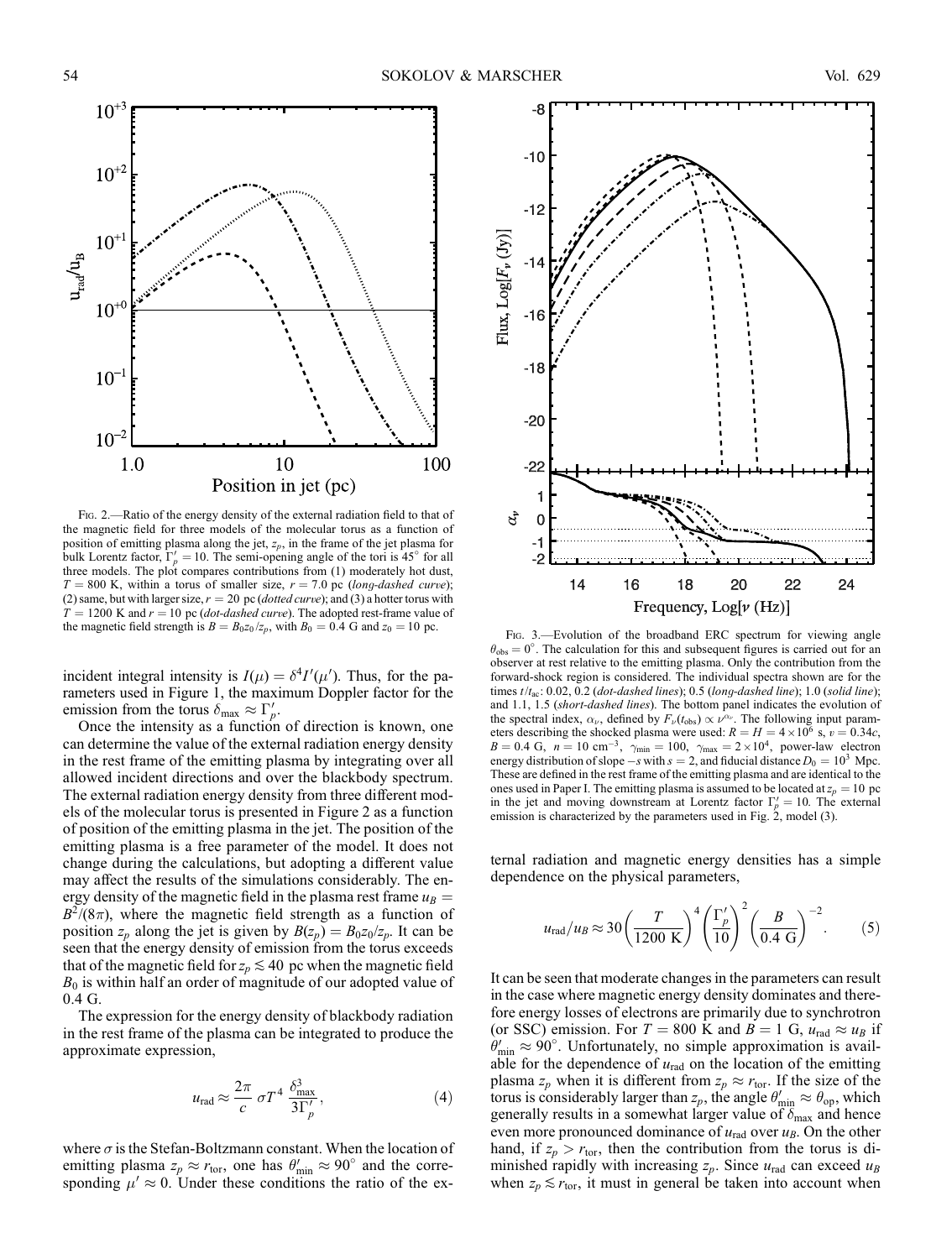

FIG. 4.—Same as in Fig. 3, but ERC spectrum for a viewing angle of 90° in the rest frame of the emitting plasma, or  $\sin^{-1}(1/\Gamma_p')$  in the observer's frame.

considering electron energy losses, which can be expressed as  $\dot{\gamma} = -\gamma^2/t_u$ , where

$$
t_u = \frac{7.73 \times 10^8 \text{ s}}{8\pi (u_B + u_{\text{rad}})}.
$$
 (6)

The formalism developed in Paper I can be recovered completely by substituting  $t_1$  defined there with  $t_u$ . The ERC flux  $F_{\nu}^{E}(t_{\rm obs})$  as a function of time  $t_{\rm obs}$  and frequency  $\nu$  of observation can then be calculated by using the same procedures that are employed in the SSC calculations.

#### 3. CALCULATED SPECTRA AND LIGHT CURVES

In this section, we present the results of simulations of ERC emission variability. We study both the broadband spectral variability (Figs. 3 and 4) and the light curves at several representative frequencies ( Figs. 5–8) for two viewing angles:  $\theta_{\rm obs} = 0^{\circ}$ , corresponding to the case when the line of sight coincides with the jet axis; and  $\theta_{obs} = 90^\circ$  in the rest frame of the plasma, which maximizes superluminal motion and reduces to the small angle  $\theta'_{obs} \sim 1/\Gamma'_p$  in the frame of the host galaxy. To characterize external emission, we specify the bulk Lorentz factor of the emitting plasma,  $\Gamma_p' = 10$ . All the results presented in this section are given in the rest frame of the emitting plasma.

We use the same input parameters for the emitting plasma as the ones employed in the companion SSC calculations. The parameters describing external sources of emission, as well as the bulk speed of the emitting plasma, are chosen such that the ERC flux dominates over the SSC radiation at the frequencies of interest. This corresponds to the external radiation energy



FIG. 5.—Normalized ERC light curves for viewing angle  $\theta_{obs} = 0^{\circ}$  at frequencies of  $4 \times 10^{17}$  Hz (dashed line),  $10^{18}$  Hz (solid line), and  $2.5 \times 10^{18}$  Hz (dot-dashed line). The time dependence of the spectral index for each light curve is shown in the bottom panel.

density in the plasma rest frame exceeding the energy density of the magnetic field. This affects the decay time of electrons and therefore the synchrotron and SSC emission variability. The comparison between the SSC and ERC spectral energy distribution (SED) at high frequencies is shown in Figure 9. Scattered photons from the molecular torus dominate at frequencies above  $10^{16}$  Hz in the calculations. Scattered BLR radiation is not shown, since it provides a negligible fraction of the external photons because of severe Doppler deboosting.

# 3.1. Spectral Evolution

Figures 3 and 4 show a sequence of SEDs from the forwardshock region (see Paper I) at different times normalized by the apparent crossing time,  $t_{ac}$ . The latter quantity is defined in terms of the size of the excitation zone, which extends over a span 2R across and  $H$  along the jet, the speed of the shock in the plasma rest frame v, and the viewing angle:  $t_{\text{ac}} = [(c/v) - 1]H/c$  for  $\theta_{\rm obs} = 0^{\circ}$  and  $t_{\rm ac} = 2R/c + H/v$  for  $\theta_{\rm obs} = 90^{\circ}$  (for more details, see Paper I). The spectral features of the ERC emission depend on the characteristic frequency of the infrared photons from the torus at temperature T,  $v_{\text{tor}} \sim 3kT/h$ . The ERC spectrum can be characterized by three critical frequencies. (1) The spectrum drops off exponentially above frequency  $\nu_{e,\text{max}}(t=0) \approx 4\gamma_{\text{max}}^2(t=$  $0$ ) $\delta_{\text{max}}\nu_{\text{tor}}$  until  $t = t_{\text{ac}}$ , after which the drop-off frequency begins to fall quickly due to the sharp decrease in the maximum value of the Lorentz factor of electrons in the plasma owing to radiative cooling. (2) The turnover frequency of the SED,  $\nu_{e,t} \approx$  $4\gamma_{\min}^2(t_{obs})\delta_{\max}\nu_{\text{tor}}$ , decreases during the flare as  $\gamma_{\min}$  declines from the initial value,  $\gamma_{\text{min}}(t = 0)$ . The value of the turnover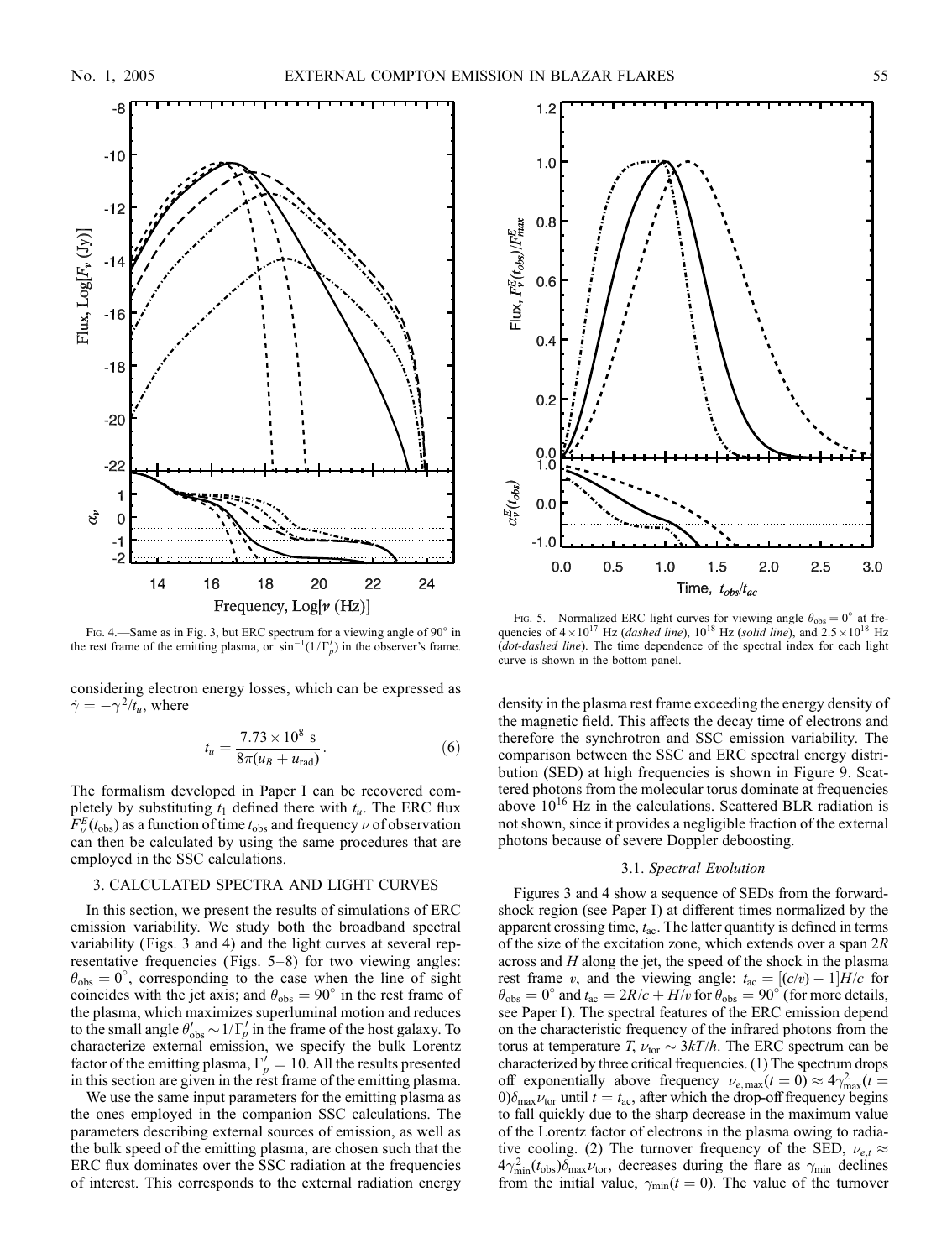

frequency at the crossing time  $t_{ac}$  depends on the energy loss rate of electrons, which in turn depends on the bulk speed of the plasma if ERC losses are dominant. (3) A break frequency  $\nu_{e,b}$  is well defined in the case of the ERC spectrum, since the seed photon SED is nearly monochromatic. It is found by solving the equation  $t_{\nu}^{E} = \min(t_{obs}, t_{ac})$  for  $\nu$ , where the decay time at frequency  $\nu$  is defined as

$$
t_{\nu}^{E} = t_{u} \sqrt{\frac{4 \delta_{\max} \nu_{\text{tor}}}{\nu}}.
$$
 (7)

Above the break frequency the decay of the emitting electrons is high enough that the actual volume of plasma that contributes to the observed flux is smaller than that defined by the extent of the excitation zone through the parameters  $R$  and  $H$ . Because of this, the slope of the ERC spectrum steepens by one-half above the break frequency due to the relations  $t_{\nu}^{E} \propto \nu^{-1/2}$  and  $F_{\nu}^{E} \propto j_{\nu}^{E} t_{\nu}^{E}$  (see Marscher & Gear 1985).

# 3.2. Time Delays

As far as the time delays are concerned, the ERC flares at different frequencies are affected by the geometry of the excitation region and by electron energy stratification in the same manner as synchrotron and SSC emission. However, certain aspects of the ERC emission variability are markedly different. Below, we describe the general features of the ERC flares and the unique characteristics that distinguish them from synchrotron and SSC flares.

The ERC light curves for the viewing angle  $\theta_{obs} = 0^{\circ}$  are presented in Figure 5 for  $\gamma_{\text{min}} = 100$  and Figure 6 for  $\gamma_{\text{min}} = 10$ . The frequencies were chosen around the break frequency at the



Fig. 6.—Same as Fig. 5, but for  $\gamma_{\text{min}} = 10$ .<br>
Fig. 7.—Normalized ERC light curves for viewing angle  $\theta_{\text{obs}} = 90^{\circ}$ ,  $\theta'_{\text{obs}} = \sin^{-1}(1/\Gamma'_p)$ , at frequencies of  $10^{17}$  Hz (dashed line),  $4 \times 10^{17}$  Hz (solid line) and  $2.5 \times 10^{18}$  Hz (dot-dashed line). The time dependence of the spectral index for each light curve is shown in the bottom panel.

crossing time so that the resulting profiles are roughly symmetric. At higher frequencies the profile of a flare is expected to have a flat top, which is evident in the light curve at frequency  $\nu = 2.5 \times 10^{18}$  Hz (dot-dashed curves). The decay time of scattering electrons that provide the dominant contribution to the observed ERC flux is smaller than the apparent crossing time. The light curves at lower frequency,  $\nu = 4 \times 10^{17}$  Hz, are symmetric because the decay time of electrons matches the apparent crossing time (dashed curves). All light curves peak at the crossing time in the case of  $\gamma_{\text{min}} = 10$ . This is to be expected since the seed emission from the torus is constant during the flare, unlike the seed emission in the SSC model. However, in the case of  $\gamma_{\text{min}} = 100$  the light curve at  $\nu = 4 \times 10^{17}$  Hz peaks after the crossing time. It is also evident that the spectral index of the ERC emission is positive at the beginning of the flare when  $\gamma_{\text{min}} = 100$ . Positive values of the spectral index indicate that the light curves are observed at frequencies below the turnover frequency, which depends on  $\gamma_{\rm min}$ .

This unusual time delay of the ERC light curve can be understood as follows. The frequencies at which this delay can be observed are below the turnover frequency at the crossing time. This means that the optimum Lorentz factors of scattering electrons that could provide the dominant contribution to the observed flux at these frequencies are below the minimum Lorentz factor of the injected electrons. As the flare progresses, the minimum Lorentz factor of the evolving electrons will eventually drop to the optimum values for the emission at frequencies below the turnover frequency. However, if the initial  $\gamma_{\text{min}}$  is high enough, the optimum value might only be reached after the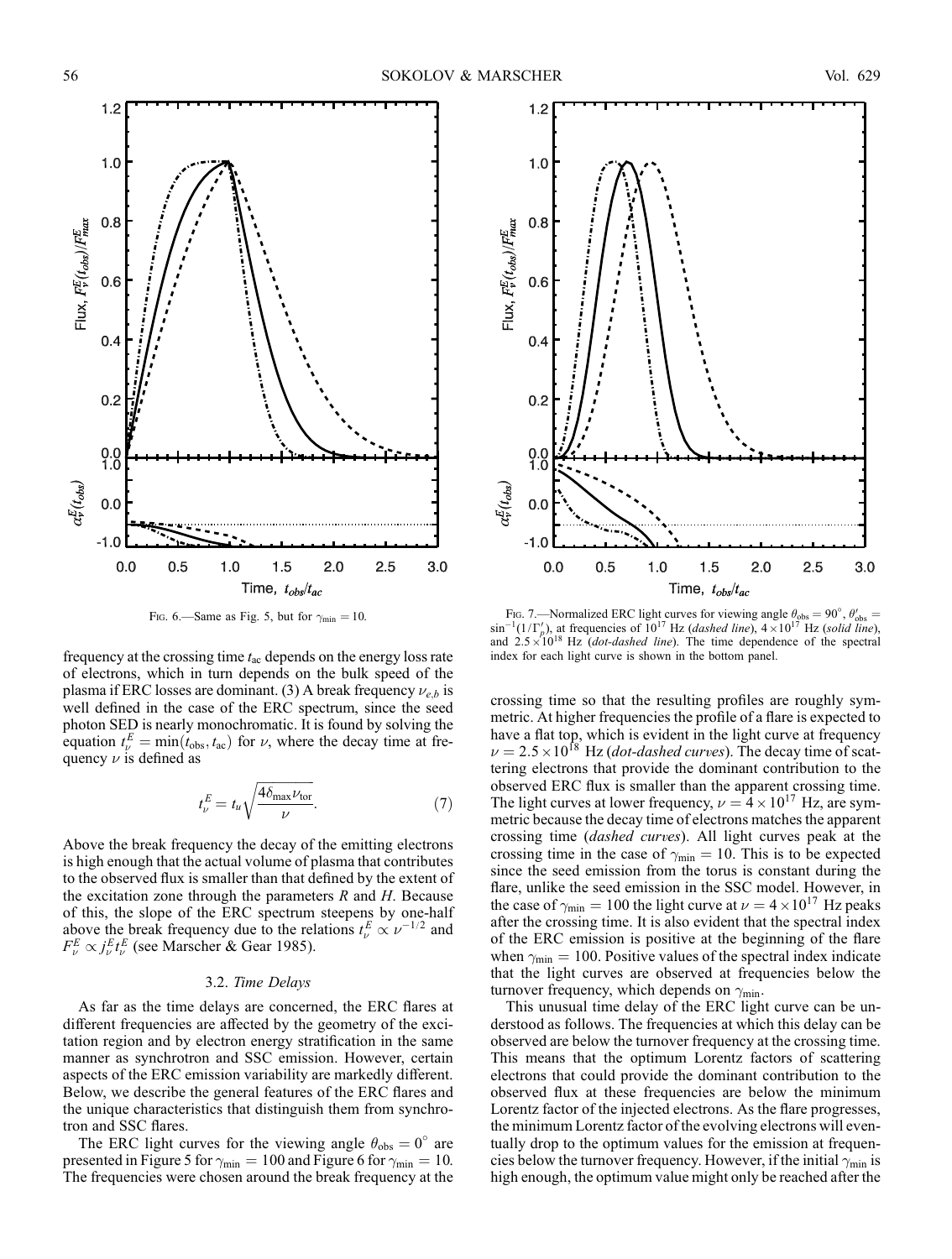

FIG. 8.—Same as Fig. 7, but ERC light curves (viewing angle  $\theta_{obs} = 90^{\circ}$ ) for  $\gamma_{\text{min}} = 10$ .<br>Fig. 9.—SSC (double-dot-dashed curve) and ERC (solid curve) spectrum

crossing time. In this case, the ERC emission at the frequency that corresponds to this optimum value will continue to grow even after time  $t_{ac}$  when the shock front exits the excitation region and the acceleration of electrons stops. This phenomenon should not affect the SSC flares in the same fashion, since seed photons from a broad range of frequencies contribute equally to the SSC emission at a given frequency of observation. The frequencies at which electrons with Lorentz factor  $\gamma_{\rm min}$  emit synchrotron radiation are generally lower than the synchrotron self-absorption frequency for realistic parameters. Therefore, synchrotron flares should not be expected to exhibit this effect, either.

The ERC light curves for the viewing angle  $\theta_{obs} = 90^{\circ}$  are presented in Figure 7 for  $\gamma_{\text{min}} = 100$  and Figure 8 for  $\gamma_{\text{min}} = 10$ . At a viewing angle of  $90^\circ$  the light curves at higher frequencies, defined by  $t_{\nu}^{E} \lesssim t_{\text{ac}}$ , peak at  $\sim t_{\text{ac}}/2$  as a result of (1) rapid decay of electrons that dominate the observed emission at higher frequencies and (2) the circular geometry of the source along the line of sight. At lower frequencies, defined by  $t_{\nu}^{E} \gtrsim t_{\text{ac}}$ , the maximum is closer to  $t_{ac}$ , since this is when the emission fills the entire volume of the source. The mechanism that causes extra delay of the ERC emission, described above, affects ERC light curves at any viewing angle, including  $\theta_{obs} = 90^\circ$ . However, when the viewing angle is  $\sim 90^\circ$  the effect is not as obvious, since the delays due to the geometric shape of the source and energy stratification are equally important.

In the calculations discussed here, the parameters have been selected such that inverse Compton energy losses dominate over synchrotron losses,  $u_{rad} \approx 30u_B$ . This, in particular, means that the decay time of synchrotron emission is shorter than that calculated from synchrotron losses alone by a factor  $\sim u_{rad}/u_B$ . In



for  $\theta_{obs} = 0^{\circ}$  at the crossing time,  $t = t_{ac}$ . The emitting plasma is described by the same input parameters as in Fig. 3, while the parameters for the torus are the same as in Fig. 2, model (3). ERC radiation dominates over SSC radiation at frequencies above 10<sup>16</sup> Hz. The SSC spectrum is different from the one presented in Paper I, because the parameters have been chosen such that the electron energy losses are dominated by ERC emission (see Fig. 2).

Paper I we neglected external emission; the break frequency of the synchrotron spectrum was at  $\sim 10^{12}$  Hz, while the synchrotron self-absorption frequency  $\sim$  10<sup>10</sup> Hz. The dominance of ERC losses in the present calculations shifts the break frequency of the synchrotron spectrum to  $\sim 10^9$  Hz, which is less than the self-absorption frequency. Therefore, the synchrotron light curves at all frequencies of interest originate from a volume of the source that is limited by frequency stratification. These light curves are expected to peak at  $\sim t_{\text{ac}}/2$  when  $\theta_{\text{obs}} \sim 90^{\circ}$ . In contrast, when  $\theta_{\rm obs} = 0^{\circ}$ , the synchrotron flares at high frequencies (at which  $t_{\nu} < t_{\rm ac}$ ) are characterized by a quick rise, flat top, and equally rapid decay after the crossing time.

Comparing this behavior with that of the ERC light curves, one can assert that there must be a delay of about half the crossing time between the synchrotron flares and the ERC emission in the soft X-ray band (frequencies such that  $t_{\nu}^{E} > t_{\text{ac}}$ ) for the viewing angle  $\theta_{\rm obs} \sim 90^{\circ}$ . The synchrotron flare should cease sharply before the peak of the ERC emission is reached if the viewing angle  $\theta_{obs} =$  $\overline{0}^{\circ}$ . This implies that the parameters of the emission region and the external seed photon field are such that the break frequency of the synchrotron spectrum is below the frequency of observation (which can be verified by observing a rather steep synchrotron spectrum, with slope between  $-1$  and  $-1.5$ ). If this is not the case, smaller delays must be expected.

It should be noted that the presented results are independent of the size of the torus as long as the location of the emitting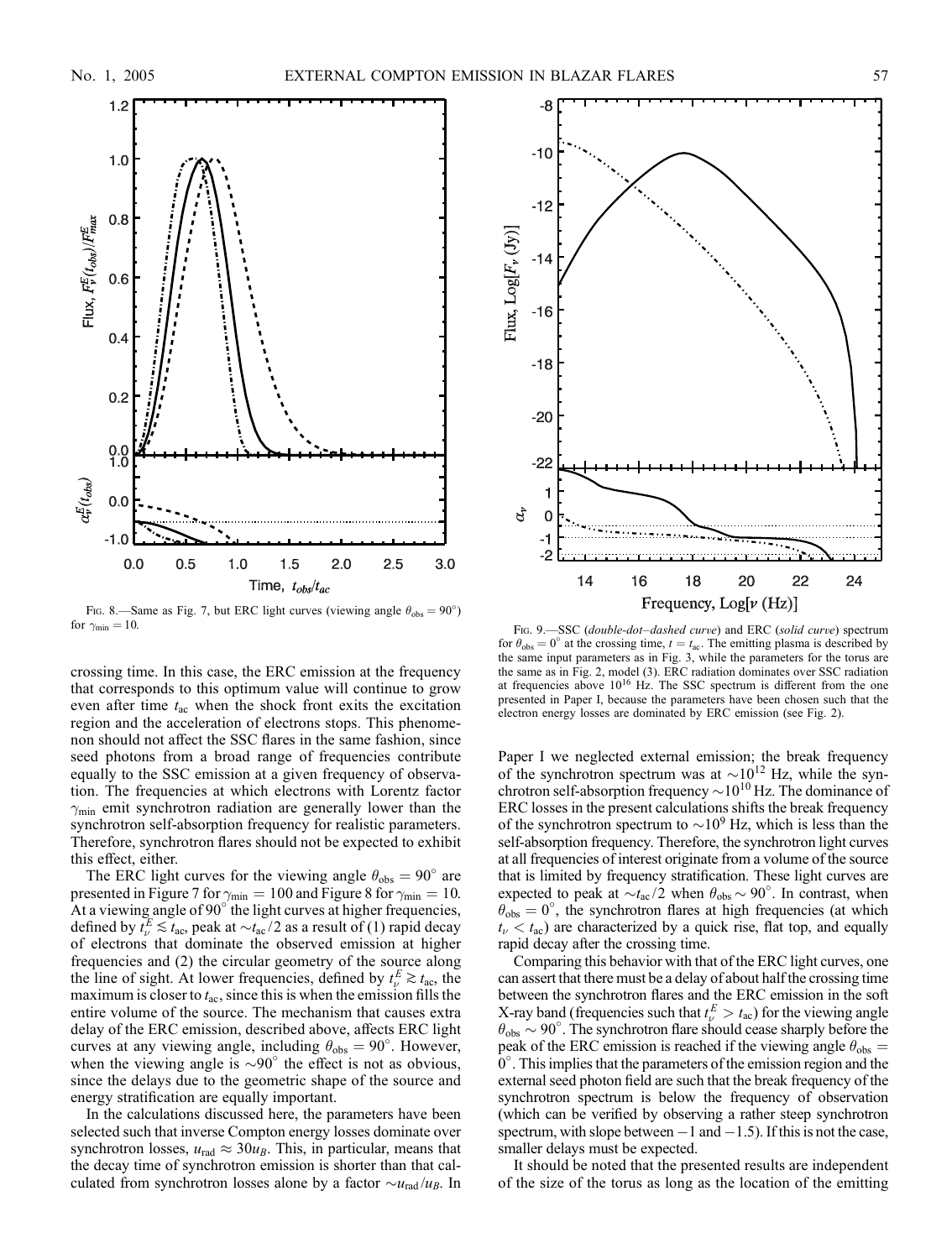plasma in the jet  $z_p$  is adjusted by the same factor as the size of the torus,  $r_{\text{tor}}$ . This ensures that the angles  $\theta'_{\text{min}}$  and  $\theta'_{\text{max}}$  are the same, which results in the same field of seed photons if the dust temperature is the same. On the other hand, if one keeps  $z_p$ constant, then adoption of a larger torus results in amplification of the external seed photons and, consequently, more rapid decay of scattering electrons.

#### 4. DISCUSSION

The study that we have conducted allows one to distinguish between different emission mechanisms by means of the constraints placed on the magnitude of time delays between flares and shapes of the light curves at different frequencies. At the viewing angle  $\theta_{obs} = 90^{\circ}$  in the rest frame of the emitting plasma, synchrotron and inverse Compton (both SSC and ERC) flares exhibit similar behavior in terms of time delays. The maximum time delay cannot exceed half the crossing time  $t_{\text{ac}}$ , which can crudely be equated with the duration of the flare when the light curves are symmetric. For this and other viewing angles, the flares must be asymmetric, with a quick rising part and long quasi-exponential decay if observed at frequencies significantly below the break frequency  $\nu_b$ , whose value is different for each emission mechanism. The flares observed at or above the break frequency reflect the geometry of the source along the line of sight and are symmetric in our simulations because of the cylindrical geometry of the excitation volume.

Observing flares at zero viewing angle allows one to distinguish more clearly between emission mechanisms. The higher frequency synchrotron light curves should peak at exactly the crossing time, whereas the SSC and ERC flares in the X-ray band have an extra time delay and thus peak after the crossing time. For this viewing angle, the flares are symmetric if observed at or near the break frequency, whereas the flares will have a flat top at higher frequencies. In the case of the SSC emission, the delay is due to the light-travel time of the synchrotron seed photons. The ERC light curve might show similar delay due to the decay of the minimum Lorentz factor of electrons if the initial value is large enough ( $\gamma_{\text{min}} = 100$  at  $t = 0$ ) proved sufficient in our simulations). If the initial  $\gamma_{\text{min}} \ll 100$ , no extra time delay of the ERC emission is possible. In addition, if the ERC emission exhibits an extra delay compared to the synchrotron variability at lower frequencies, the spectral index of the ERC emission must be positive for a significant fraction of the duration of the flare. This is because this extra delay is only possible for the ERC light curves at frequencies below the initial turnover frequency of the SED. On the other hand, the spectral index of the SSC emission will be negative even at the beginning of the SSC flare, because the turnover frequency of the SSC spectrum is determined by the synchrotron selfabsorption frequency, which is typically much lower than the characteristic frequency of dust emission,  $\nu_{\text{tor}}$ .

Similar behavior of the ERC flares has been found by Sikora et al. (2001). These authors explained the delays that they found by appealing to the gradient in the magnetic field along the jet, which leads to a decrease in the critical frequency of synchrotron emission. In their model the flare is produced by a plasma in a geometrically thin shell energized by forward/reverse shocks produced following the collision between portions of the jet propagating with different relativistic speeds. In contrast to our model, these authors assume that the injection of relativistic electrons is uniform throughout the shell. They ascribe the time delays between ERC and synchrotron flares to gradients in the magnetic field. Their modeling is thus suitable to more prolonged flares than the ones considered in this paper.



FIG. 10.—Same as Fig. 9 (spectrum for  $\theta_{obs} = 0^{\circ}$ ), except that the parameters are set such that SSC emission (triple-dot–dashed curve) dominates over ERC radiation (solid curve). Here the torus is assumed to be smaller and colder  $(T = 800 \text{ K}, r_{\text{tor}} = 7.0 \text{ pc})$ , while the emitting plasma is located at  $z_p = 15 \text{ pc}$ . The plasma input parameters are the same as in Fig. 3.

The results reported in Paper I are based on the assumption that the energy losses of electrons are dominated by synchrotron emission, and that ERC emission is negligible compared to the SSC flux levels at the frequencies of interest. These assumptions are valid when the properties of the sources of external emission, as well as the location of the emitting plasma in the jet, are as in Figure 10. Decreasing the size of the torus and/ or placing the emitting plasma farther down the jet substantially decreases the Doppler boosting even if  $\Gamma'_p$  remains the same. For the parameters used in Figure 10, the ERC losses of electrons are only a fraction of the synchrotron losses. In addition, the SSC flux exceeds the ERC flux by a factor of at least a few at all frequencies and by several orders of magnitude near  $10^{16}$  Hz (in the plasma rest frame), at which the SSC flare has been shown in Paper I to have an extra delay due to the travel time of the seed photons.

The results of simulations in the plasma rest frame can be transformed to the observer's frame according to the following expressions:  $F_{\nu_*}^*(t_{\text{obs}}^*) = \delta_{\text{obs}}^3 (D_0/D^*)^2 F_{\nu}^E(t_{\text{obs}}), \ \nu_* = \delta_{\text{obs}} \nu / (1 +$ z), and  $t_{\rm obs}^* = (1 + z)t_{\rm obs}/\delta_{\rm obs}$ , where the asterisk denotes quantities in the observer's frame,  $\delta_{\rm obs}$  is the Doppler factor determined by  $\Gamma'_p$  and the viewing angle, and z and  $\hat{D}^*$  are the redshift and distance to the blazar  $(D_0)$  is the reference distance used in the simulations). This implies a particular dependence of the observed quantities on the bulk Lorentz factor of the emitting plasma. However, in the case where the energy losses of electrons are dominated by ERC emission, this dependence will be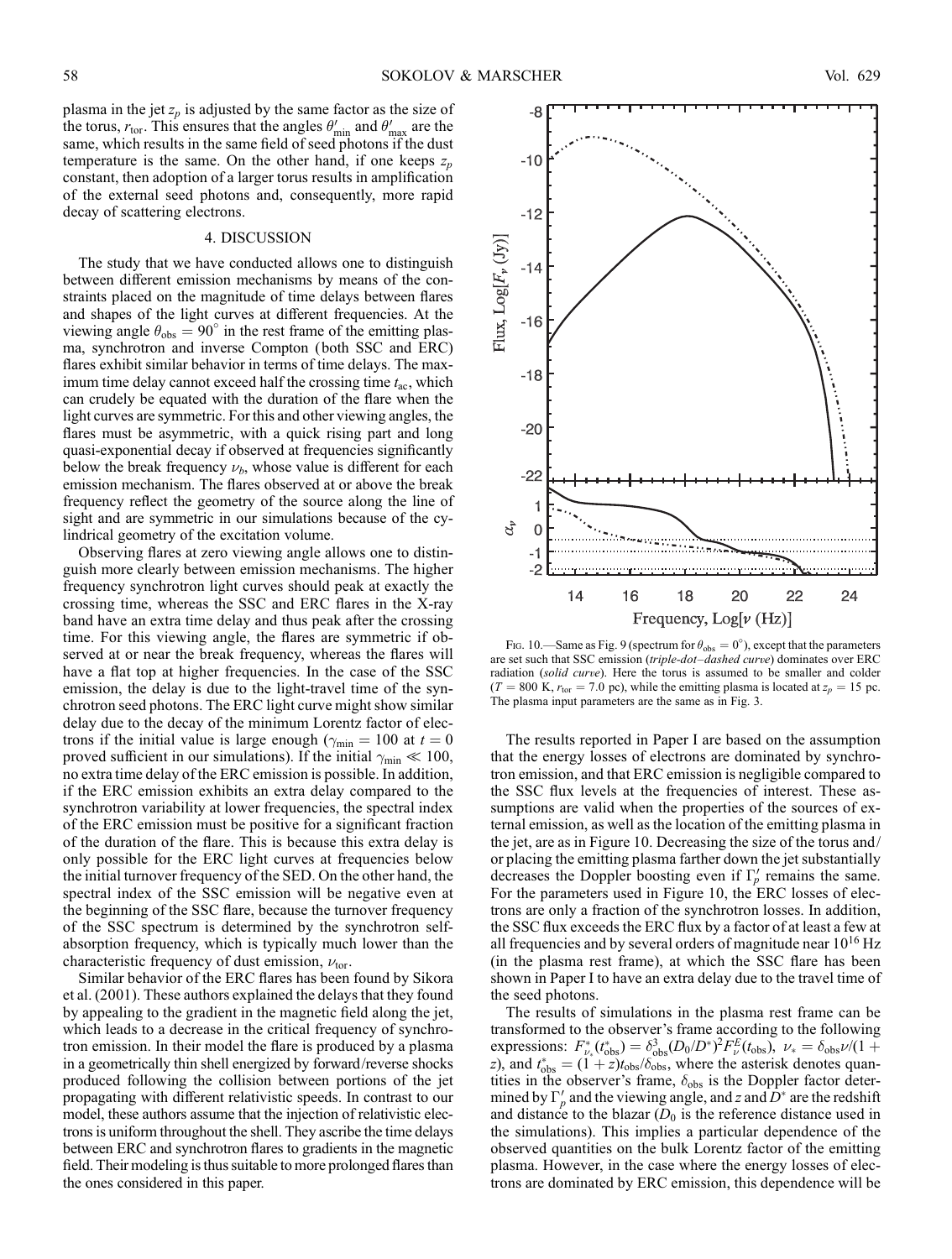

Fig. 11.—Dependence of the ERC spectrum on the bulk Lorentz factor of the emitting plasma (dot-dashed curve, solid curve, and dashed curve;  $\Gamma'_p = 5$ , 10, and 20, respectively) when ERC losses of electrons provide the dominant energy loss mechanism. The input parameters are the same as in Fig. 3, except for  $\Gamma_p^{\prime}$ .

different due to energy stratification of the emitting volume. Indeed, if the frequency of observation is above the break frequency, the size of the actual emitting volume that contributes to the observed flux is smaller than the size of the excitation region caused by the shock collision. In this case the thickness of the emitting volume is determined by the decay time of the ERC emission,

$$
t_{\nu}^{E} \propto \frac{\sqrt{\delta_{\text{max}}}}{u_{\text{rad}}} \propto \Gamma_{p}^{\prime} \delta_{\text{max}}^{-2.5}.
$$
 (8)

This expression follows from the definition of the decay time plus equation (4). By applying the Doppler boosting formulas to the external emission, one can show that the ERC emission coefficient  $j_{\nu}^{E} \propto \delta_{\max}^{3+(s-1)/2} \Gamma_{p}^{\prime -1}$ , where  $-s$  is the slope of the injected power-law distribution of electron energies. By combining these two formulas, one finds for the ERC flux in the plasma rest frame  $F_{\nu}^{E} \propto j_{\nu}^{E} i_{\nu}^{E} \propto \delta_{\max}^{(s-2)/2}$ . For  $s = 2$  the ERC flux in the plasma rest frame does not depend on the bulk speed of the emitting plasma despite relativistic boosting of the incident emission, as one can see in Figure 11. Similar reasoning applied to the SSC decay time gives  $t_{\nu}^C \propto \Gamma_p' \delta_{\text{max}}^{-3}$ . The synchrotron emission that provides the seed photons for the SSC radiation is affected in a similar way, which results in  $F_v^C \propto j_v^C t_v^C \propto \Gamma_p'^2 \delta_{\text{max}}^{-6}$ for the SSC flux above the break frequency, in the rest frame of the plasma. These modifications are due to internal structure of the emitting medium and thus cannot be reproduced by the homogeneous models such as Dermer et al. (1997) and Sikora et al. (2001). The results reported in Dermer et al. (1997), including the boosting formulas that give the dependence of observed flux on the Doppler factor of the emitting medium, should only apply to stationary emission or in a limited way to the flares observed at or below the break frequency. The break in the electron energy distribution used in these studies can only occur in a homogeneous medium with uniform and continuous injection of electrons, and is not applicable to flares generated by acceleration of electrons at shocks or any other type of front.

#### 5. CONCLUSIONS

To expand the realm of the calculations of Paper I, we have conducted simulations of the ERC emission generated by collisions of shocks in a relativistic jet in a blazar. We have considered the physical conditions under which the emission at high energies is dominated by either SSC or ERC emission. If the emitting region in the jet lies beyond the distance of the torus from the central engine, then SSC will dominate and the results of Paper I should be used to calculate the evolution of the high-energy spectrum. Otherwise, ERC will be more important because of substantial relativistic boosting of the external seed emission, and the results of this paper are relevant.

For the case when ERC emission dominates, we have investigated the multifrequency light curves and determined that ERC flares at lower frequencies can incur an extra time delay due to the minimum Lorentz factor cutoff in the injected distribution of electrons. The simulations indicate that the spectral index of the ERC emission must be positive for at least half of the duration of the flare for such a delay to occur, which distinguishes it from a time delay of the SSC emission, which is characterized by a negative spectral index at all times. We have also found that if the energy losses of electrons are dominated by ERC emission, the dependence of the observed flux (synchrotron, SSC, and ERC) on the bulk speed of the emitting plasma is different from that expected in homogeneous models. In particular, there is no double boosting of the ERC emission, while the SSC flux might even decrease at higher values of the bulk Lorentz factor of the emitting plasma.

When the blazar is observed along the jet axis, flat tops are expected in light curves observed at frequencies sufficiently above the break frequency. If the flares are symmetric, it is possible for both SSC and ERC emission to peak in the soft X-ray band after the maximum of the synchrotron light curve. The value of the X-ray spectral index during the flare distinguishes between the SSC and ERC emission mechanism. The latter is characterized by more shallow or even positive spectral index. The delayed ERC emission indicates that the minimum Lorentz factor of the injected electrons is high enough so that the frequency of observation is at or below the turnover frequency of the ERC spectrum. Otherwise, ERC emission should peak at the same time as the synchrotron flare.

When superluminal apparent motion is observed in VLBI images, the viewing angle cannot be zero. In this case the behavior of the light curves is different; it is closer to that found for  $\theta_{\rm obs} = 90^{\circ}$ . Synchrotron flares that peak at IR or optical frequencies precede the SSC and ERC flares in soft X-rays by  $\Delta t \sim t_{\rm ac}/2$  owing to frequency stratification.

This material is based on work supported by NASA grants NAG 5-13074 and NNG 04GO85G, as well as National Science Foundation grant AST 04-06865.